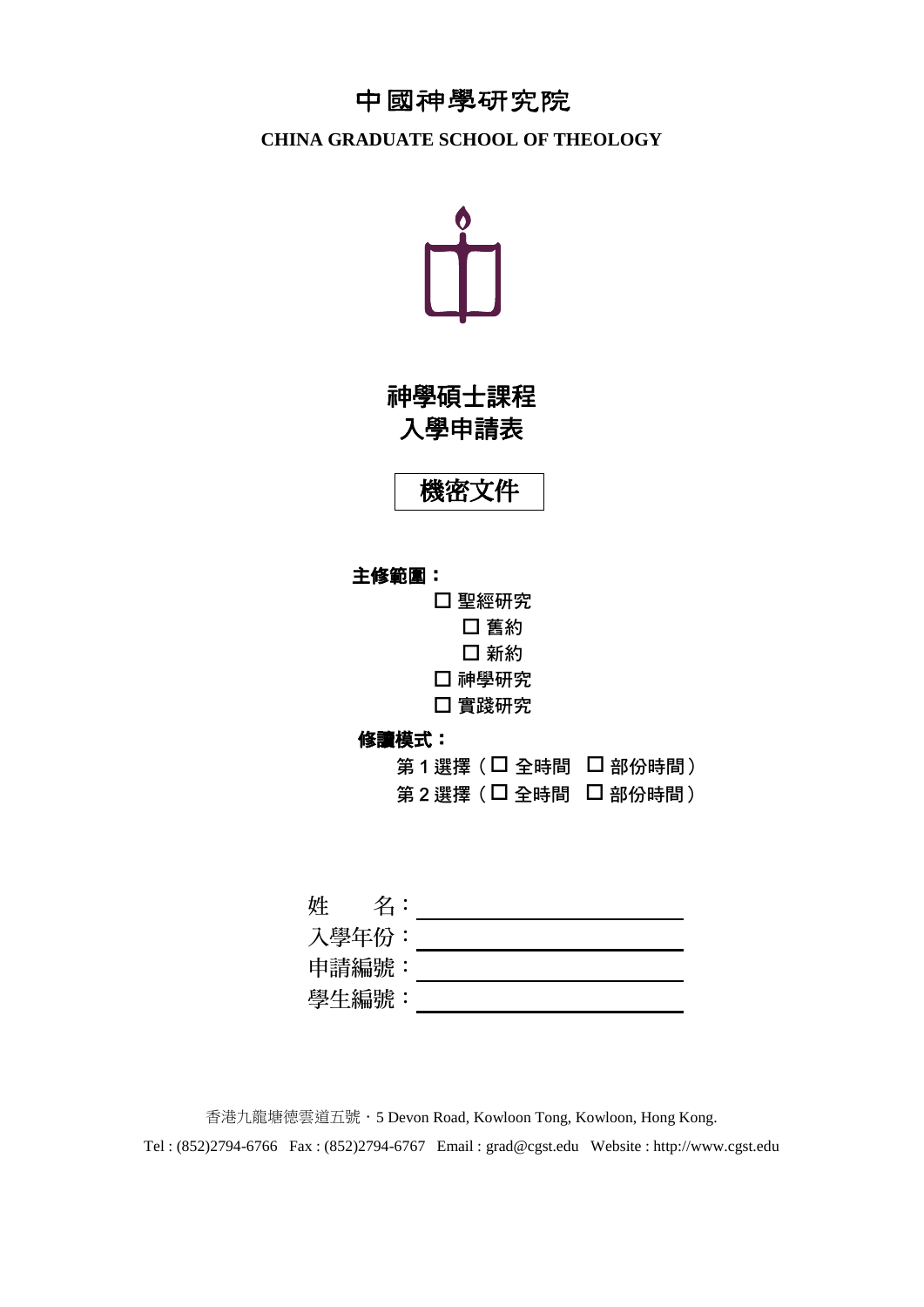入學申請表

| 個人資料                           |                                                                                   | 相 |
|--------------------------------|-----------------------------------------------------------------------------------|---|
|                                | 片                                                                                 |   |
|                                | <b>SURNAME</b><br>FIRST NAME<br><b>OTHER NAME</b>                                 |   |
|                                | 出生日期 _________年 ________月 _________日                                              |   |
| 本院學生編號 _________________ (如適用) | 畢業年份及課程 ___________(如適用)                                                          |   |
|                                | 香港身份證號碼 /護照號碼*             簽發國家________________________                           |   |
|                                |                                                                                   |   |
|                                | ,我们也不能在这里的人,我们也不能在这里的人,我们也不能在这里的人,我们也不能在这里的人,我们也不能在这里的人,我们也不能在这里的人,我们也不能在这里的人,我们也 |   |
|                                |                                                                                   |   |
|                                | 傳呼機/手提電話 ___________________ 傳真號碼 _________________________________               |   |
|                                |                                                                                   |   |
|                                |                                                                                   |   |
|                                |                                                                                   |   |
| 受洗日期 年 月 日                     |                                                                                   |   |
| 現時聚會教會 (中文)                    | (英文)                                                                              |   |
|                                |                                                                                   |   |
|                                |                                                                                   |   |
|                                |                                                                                   |   |
| 參加該教會多久 _____________________  |                                                                                   |   |
| 婚姻狀況 口未婚 口已婚口分居口離婚口鰥寡口再婚       |                                                                                   |   |
|                                |                                                                                   |   |
|                                | 是否基督徒? □ 是 □ 否    結婚日期_________子女數目_____                                          |   |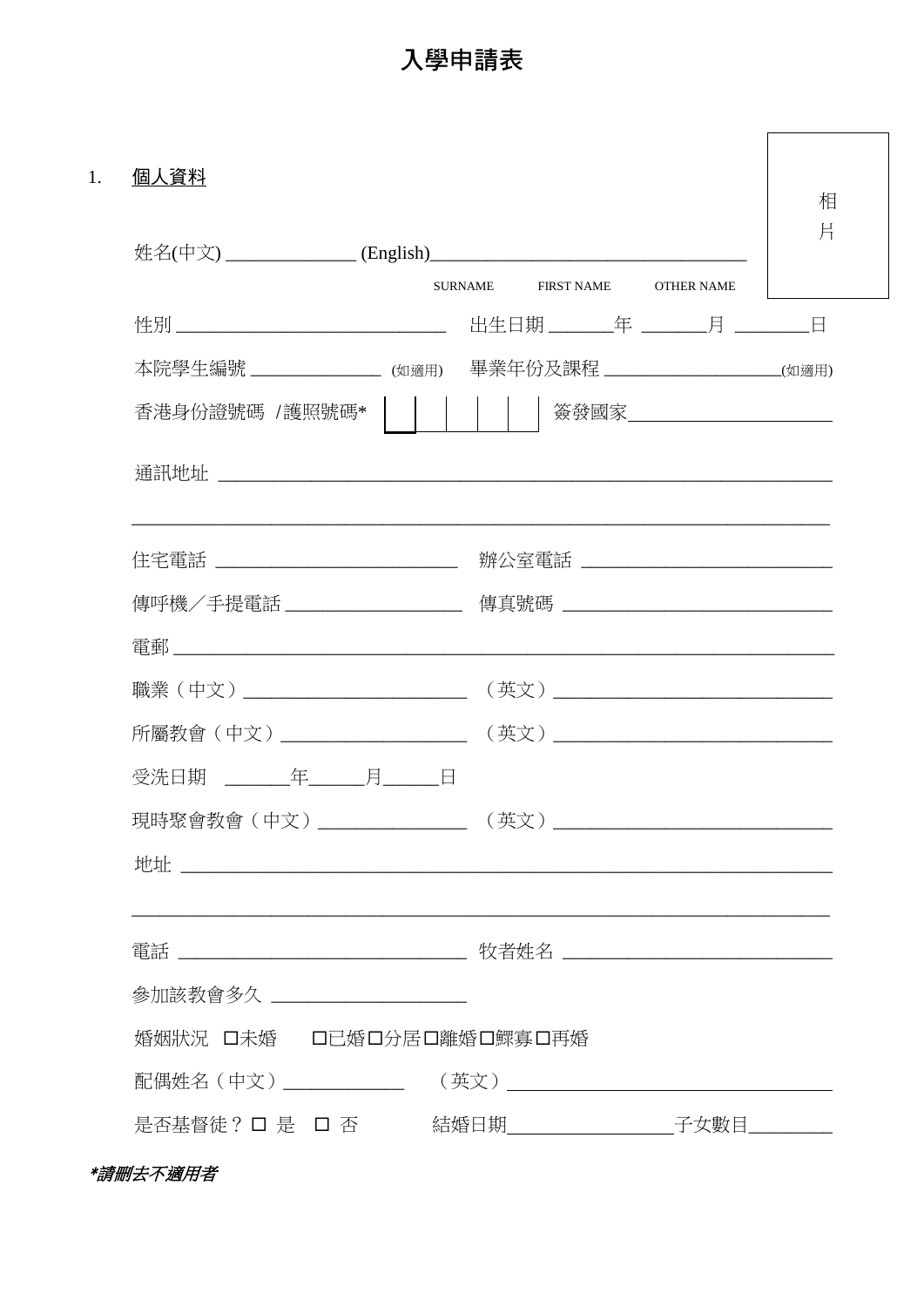# 2. 學歷

## 2.1 大學/專上學院/神學院/專業資格

| 學位/文憑/專業資格<br>(請註明全時間或部份時間修讀) | 修讀日期                     | 主修 | 平均<br>積點 | 獲取學位學院名稱/國家 | 獲取日期 | 授課語言 |
|-------------------------------|--------------------------|----|----------|-------------|------|------|
|                               | $\overline{\phantom{0}}$ |    |          |             |      |      |
|                               | $-$ /                    |    |          |             |      |      |
|                               | $\overline{\phantom{a}}$ |    |          |             |      |      |
|                               | $-$                      |    |          |             |      |      |

## 2.2 英語要求

| 程度                                                                            | 成績 | 年份 |
|-------------------------------------------------------------------------------|----|----|
| 高等程度會考(HKHLE)                                                                 |    |    |
| 高級程度會考 (HKALE)                                                                |    |    |
| TOEFL (如適用)<br>$\Box$ internet-based $\Box$ paper-based $\Box$ computer-based |    |    |
| IELTS (如適用)                                                                   |    |    |
| 其他:                                                                           |    |    |

# 2.3 曾獲頒獎學金 \_\_\_\_\_\_\_\_\_\_\_\_\_\_\_\_\_\_\_\_\_\_\_\_\_\_\_\_\_\_\_\_\_\_\_\_\_\_\_\_\_\_\_\_\_\_\_\_\_\_\_\_\_\_\_\_\_\_\_\_\_\_\_\_\_\_\_\_\_\_\_\_\_\_\_\_\_\_\_\_\_\_\_\_\_\_\_\_\_\_\_\_\_\_\_\_\_\_\_\_\_\_\_\_\_\_\_\_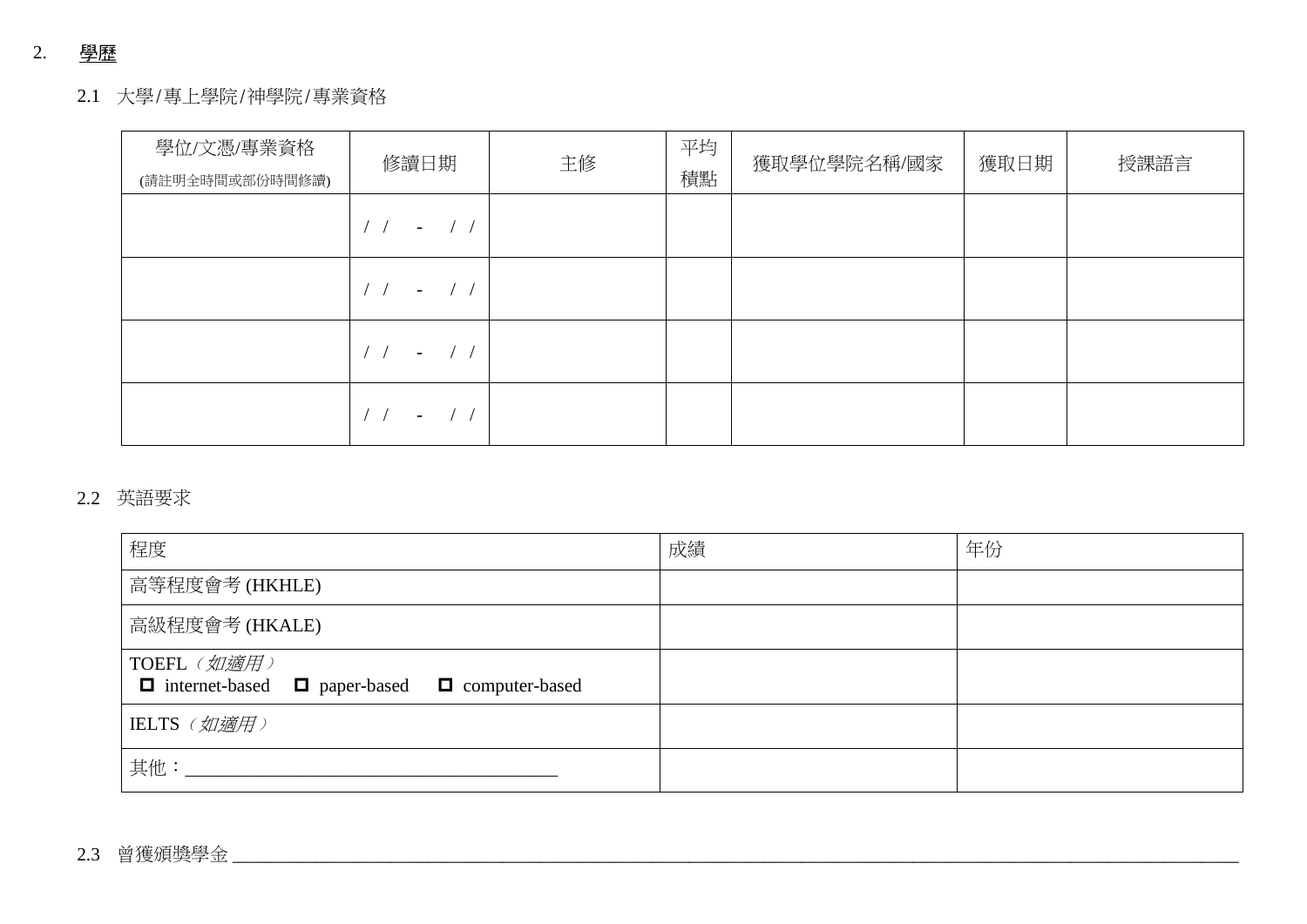#### $3.$ 工作履歷

| 日期                  | 受僱機構 | 職位 |
|---------------------|------|----|
| $\angle$ - $\angle$ |      |    |
| $\angle$ - $\angle$ |      |    |
| $\angle$ - $\angle$ |      |    |
| $\angle$ - $\angle$ |      |    |
| $\angle$ - $\angle$ |      |    |

#### $\overline{4}$ . 學術專文

申請人需呈交一份有關主修範圍的學術專文(約8,000字)

#### 5. 學術推薦

| 職位                                                                                                                         |                                                                        |
|----------------------------------------------------------------------------------------------------------------------------|------------------------------------------------------------------------|
|                                                                                                                            |                                                                        |
|                                                                                                                            |                                                                        |
|                                                                                                                            |                                                                        |
|                                                                                                                            | 傳真<br><u> 1980 - Jan James James Barnett, fransk politik (d. 1980)</u> |
|                                                                                                                            |                                                                        |
|                                                                                                                            |                                                                        |
|                                                                                                                            |                                                                        |
|                                                                                                                            |                                                                        |
| 地址<br><u> 1980 - Jan Barbara, manazarta da batar da a shekara 1980 a shekara 1980 a tsara 1980 a shekara 1980 a shekar</u> |                                                                        |
|                                                                                                                            |                                                                        |
| 雷郵                                                                                                                         | 傳真                                                                     |
|                                                                                                                            |                                                                        |
| 教牧諮詢                                                                                                                       |                                                                        |
|                                                                                                                            |                                                                        |
|                                                                                                                            |                                                                        |
|                                                                                                                            |                                                                        |
|                                                                                                                            |                                                                        |
|                                                                                                                            |                                                                        |
| 雷郵                                                                                                                         | 傳真                                                                     |
|                                                                                                                            |                                                                        |

#### 7. 聲明

6.

聲明所填寫資料及繳交文件就本人所知乃事實之全部並真確無偽,如有不實本人之 申請資格將被取消。

本表格所收集之個人資料只作入學甄別用途。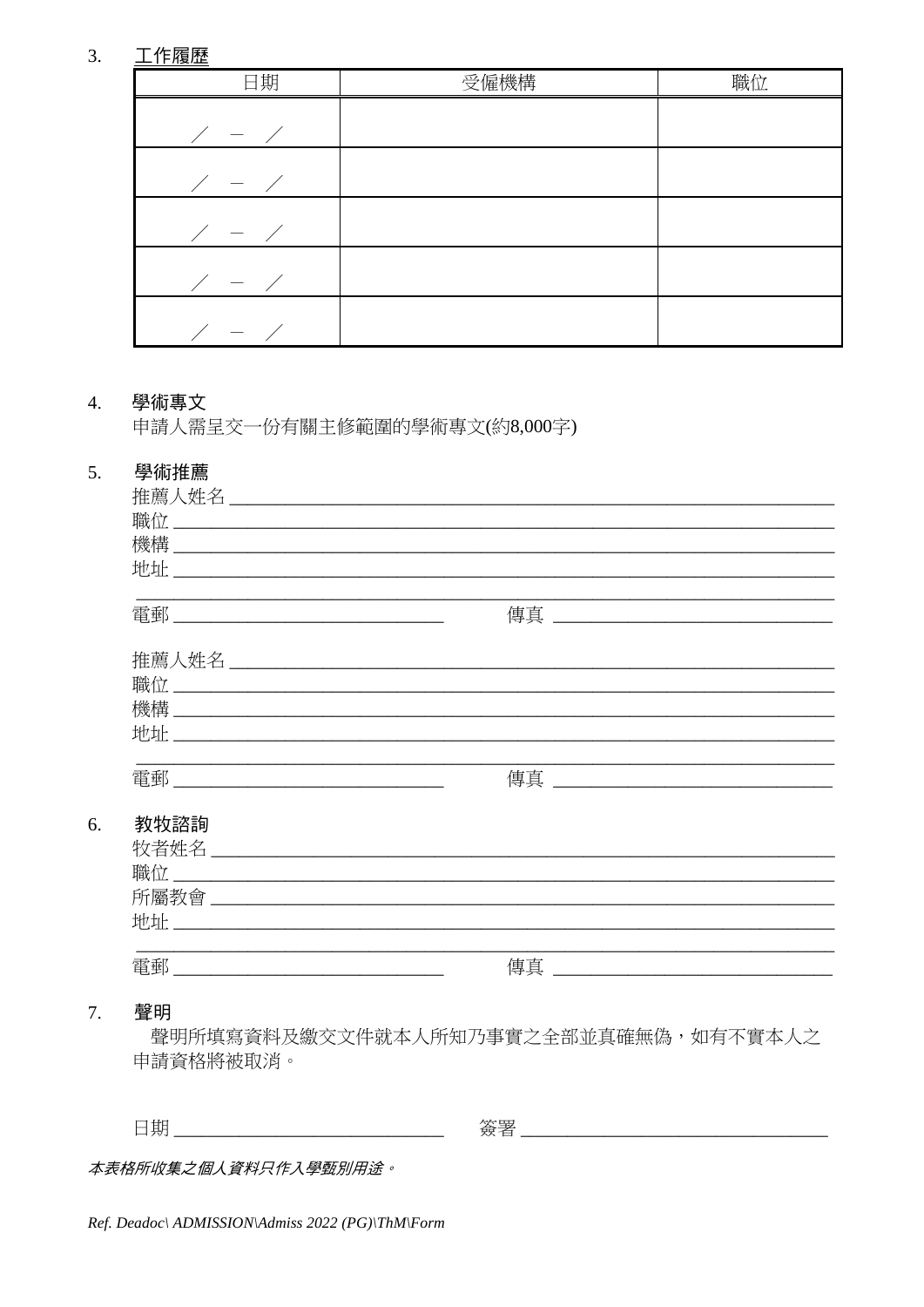# 中國神學研究院 神學碩士課程入學申請 學術推薦

- 致申請人:請填寫第一部分後,將表格遞交推薦人,並請推薦人盡快填妥第二部分後,直接 寄回本院。
- 致推薦人:請盡快填寫第二部分,直接寄回九龍塘德雲道五號本院教務處。所提供的資料, 將協助院方作出公允甄選,而一切內容皆會保密。本院謹對閣下詳細及坦誠的評 估致謝。

【第一部分】由申請人填寫

申請人姓名:

申請課程:神學碩士

主修範圍:

### 【第二部分】由推薦人填寫

- 1. 推薦人姓名:\_\_\_\_\_\_\_\_\_\_\_\_\_\_\_\_\_\_\_\_\_\_\_\_\_\_\_\_\_\_\_\_\_\_\_\_\_\_\_\_\_\_\_\_\_\_\_\_\_\_\_\_\_\_\_\_\_\_\_\_\_\_ 與申請人關係?\_\_\_\_\_\_\_\_\_\_\_\_\_\_\_\_\_\_\_\_\_\_\_\_\_\_\_\_\_\_\_\_\_\_\_\_\_\_\_\_\_\_\_\_\_\_\_\_\_\_\_\_\_\_\_\_\_\_\_\_ 認識多久?\_\_\_\_\_\_\_\_\_\_\_\_\_\_\_\_\_\_\_\_\_\_\_\_\_\_\_\_\_\_\_\_\_\_\_\_\_\_\_\_\_\_\_\_\_\_\_\_\_\_\_\_\_\_\_\_\_\_\_\_\_\_\_\_
- 2. 請根據你對申請人的認識,在下列各欄中以✔表示你對其評估。

|                                 | 十分好 | 良好     | 一般     | 一般水平<br>以下         | 沒有足夠資料<br>作出評估 |
|---------------------------------|-----|--------|--------|--------------------|----------------|
| 對基督信仰的委身<br>基礎神學知識              |     | ⊓<br>П | ⊓<br>⊓ | n<br>$\mathcal{L}$ | П<br>⊓         |
| 深造資質                            |     |        | ⊓      | Π                  | ⊓              |
| 批判能力                            |     | ⊓      | ⊓      |                    | ⊓              |
| 學習外國語文能力                        |     | ⊓      | ⊓      | П                  | ⊓              |
| 寫作技巧<br>從事研究工作的潛質               | ⊓   | ⊓      | ⊓<br>⊓ | Π<br>П             | ⊓<br>⊓         |
| 出版著作的潛質                         | П   | ⊓      | ⊓      | ⊓                  | ⊓              |
| 溝通能力                            |     |        | ⊓      | □                  | ⊓              |
| 成熟                              |     | ⊓      | ⊓      | П                  | ⊓              |
| 完成一個嚴格之<br>研究課程的能力<br>從事教學工作的潛質 |     |        | □      |                    |                |

3. 與閣下其他學生比較,申請人在學術研究方面表現如何?(請選擇)

| 首 10% | 其次 20% | 其次 40% | 其次 20% | 末 10% |
|-------|--------|--------|--------|-------|
|       |        |        |        |       |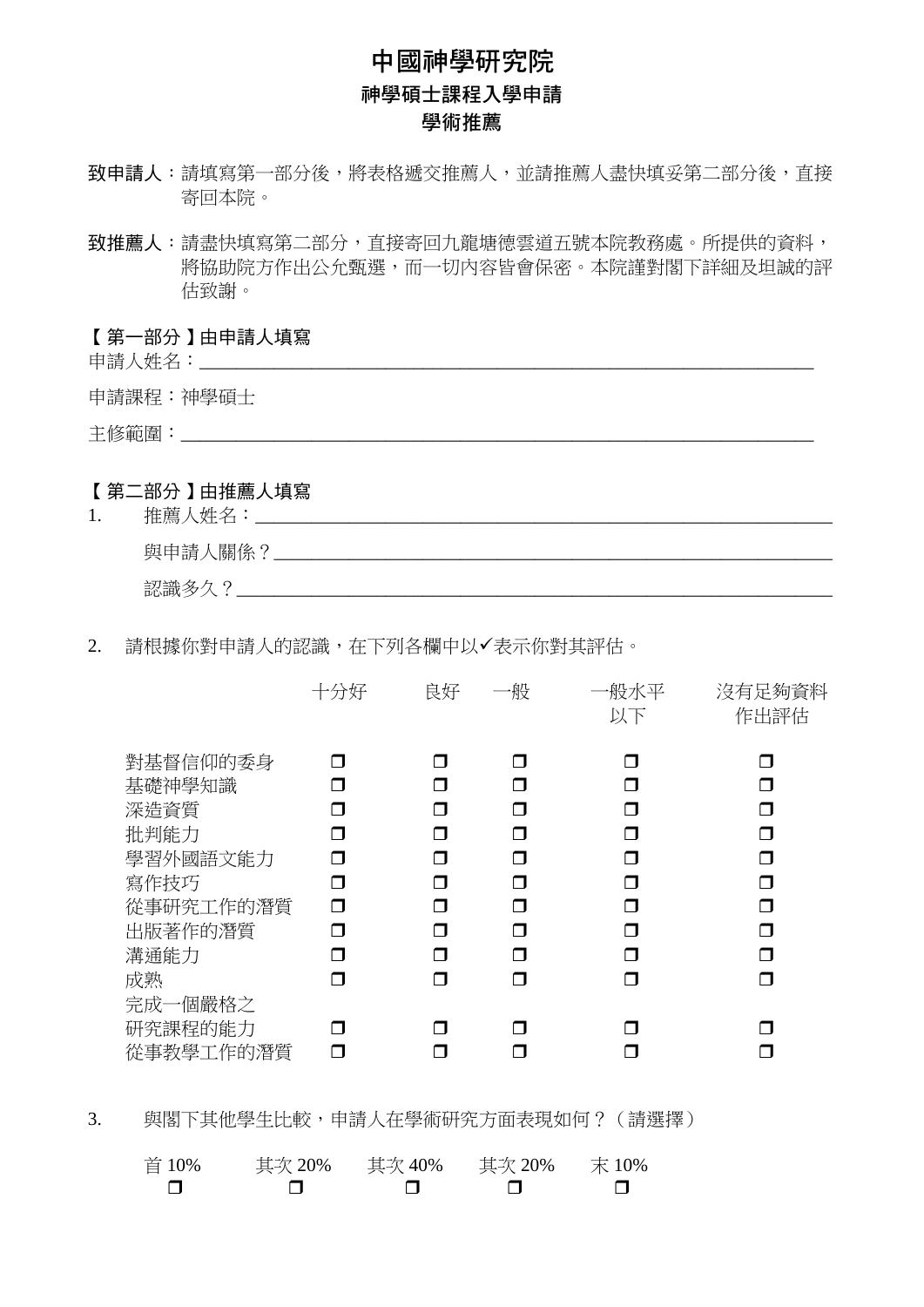| 其他資料和意見<br>4. |
|---------------|
|---------------|

| 5. | 整體而言,閣下對申請人的推薦             |              |
|----|----------------------------|--------------|
|    | 極力推薦                       |              |
|    | 推薦                         |              |
|    | 推薦但有保留<br>不推薦              |              |
|    |                            |              |
|    | 推薦人簽署________________      | 日期_________  |
|    |                            | 教授/博士/先生/女士* |
|    |                            | (*請刪去不適用者)   |
|    | 職位_____________________    |              |
|    | 機構/院校_____________________ |              |
| 地址 |                            |              |
|    |                            |              |

【請盡快寄回九龍塘德雲道五號本院教務處】

香港九龍塘德雲道五號.5 Devon Road, Kowloon Tong, Kowloon, Hong Kong. Tel : (852)2794-6766 Fax : (852)2794-6767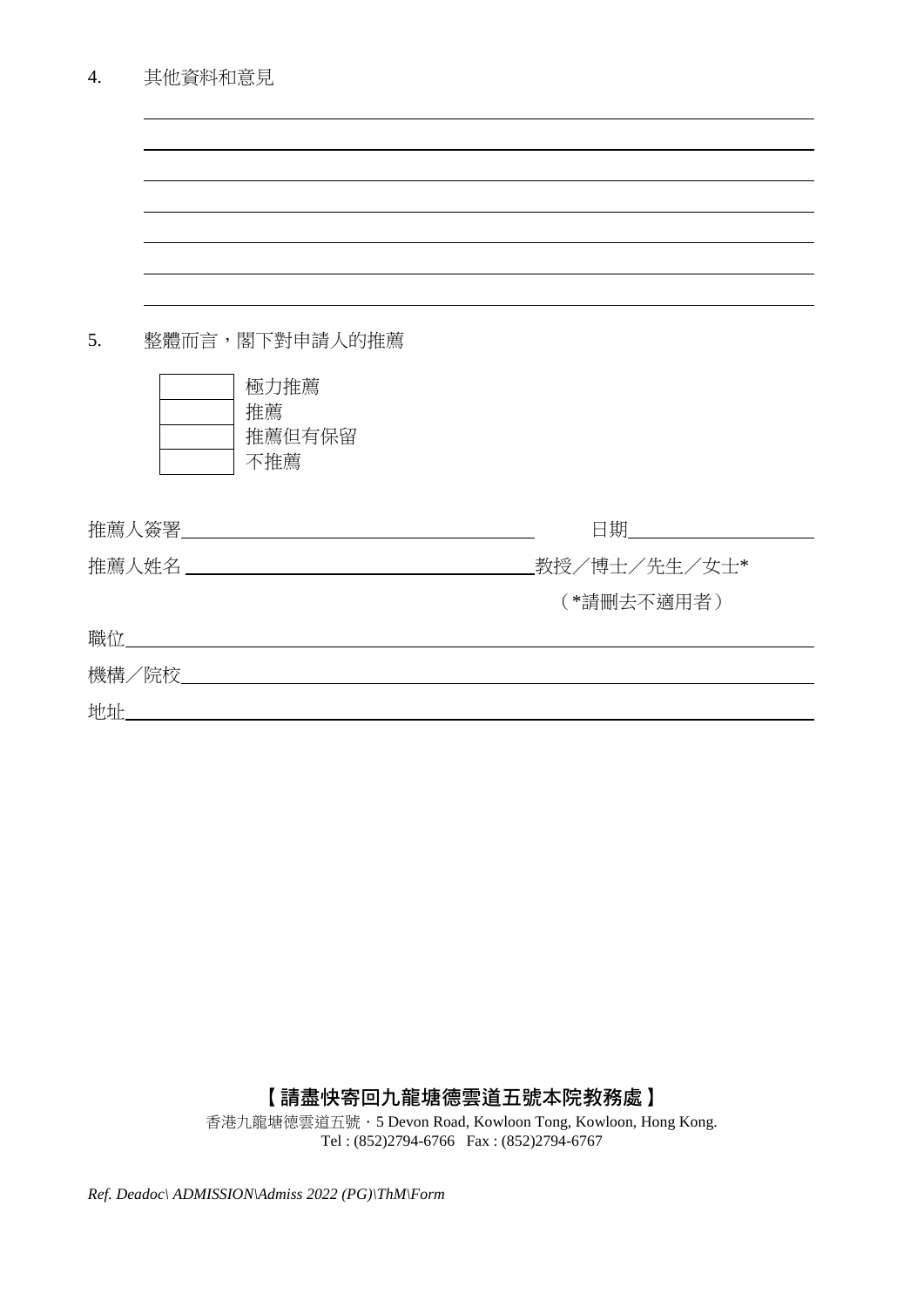# 中國神學研究院 神學碩士課程入學申請 教牧推薦

- 致申請人:請填寫第一部分後,將表格遞交推薦人,並請推薦人盡快填妥第二部分後,直接 寄回本院。
- 致推薦人:請盡快填寫第二部分,直接寄回九龍塘德雲道五號本院教務處。所提供的資料, 將協助院方作出公允甄選,而一切內容皆會保密。本院謹對閣下詳細及坦誠的評 估致謝。

### 【第一部分】由申請人填寫

申請人姓名:

申請課程:神學碩士

主修範圍:

### 【第二部分】由推薦人填寫

| ι. | 推薦<br>姓夕<br>∼ |
|----|---------------|
|    | 與申請<br>、關係?   |
|    | 認識多           |

### 2. 請根據你對申請人的認識,在下列各欄中以✔表示你對其評估。

|          | 十分好 | 良好     | 一般 | 一般水平<br>以下 | 沒有足夠資料<br>作出評估 |
|----------|-----|--------|----|------------|----------------|
| 情緒穩定     |     |        | ⊓  | ⊓          |                |
| 領導才能     | ┑   | ⊓      | □  | ⊓          |                |
| 責任感      | ┑   | ⊓      | ┑  | Π          |                |
| 合作       | ┑   | ⊓      | □  | ⊓          | □              |
| 團隊精神     | ┑   | ⊓      | ⊓  | ⊓          | ⊓              |
| 溝通能力     | ⊓   | $\Box$ | ⊓  | ⊓          | ⊓              |
| 成熟       | ⊓   | Π      | ⊓  | ⊓          | ⊓              |
| 表達能力     | ⊓   | □      | ⊓  | $\Box$     | П              |
| 主動自發     | ⊓   | Π      | ⊓  | $\Box$     | ⊓              |
| 創意       | ⊓   | ⊓      | ⊓  | ◘          | Π              |
| 批判能力     | ⊓   | Π      | ⊓  | □          | ⊓              |
| 教會參與     | ⊓   | Π      | ⊓  | $\Box$     | ⊓              |
| 對基督信仰的委身 | ⊓   | Π      | ⊓  | $\Box$     | ⊓              |
| 人際關係     | ┑   | ⊓      | ┑  | $\Box$     | ⊓              |
| 誠信       | ┑   | ┑      | ┑  | ⊓          |                |
| 開明納諫     |     |        |    |            |                |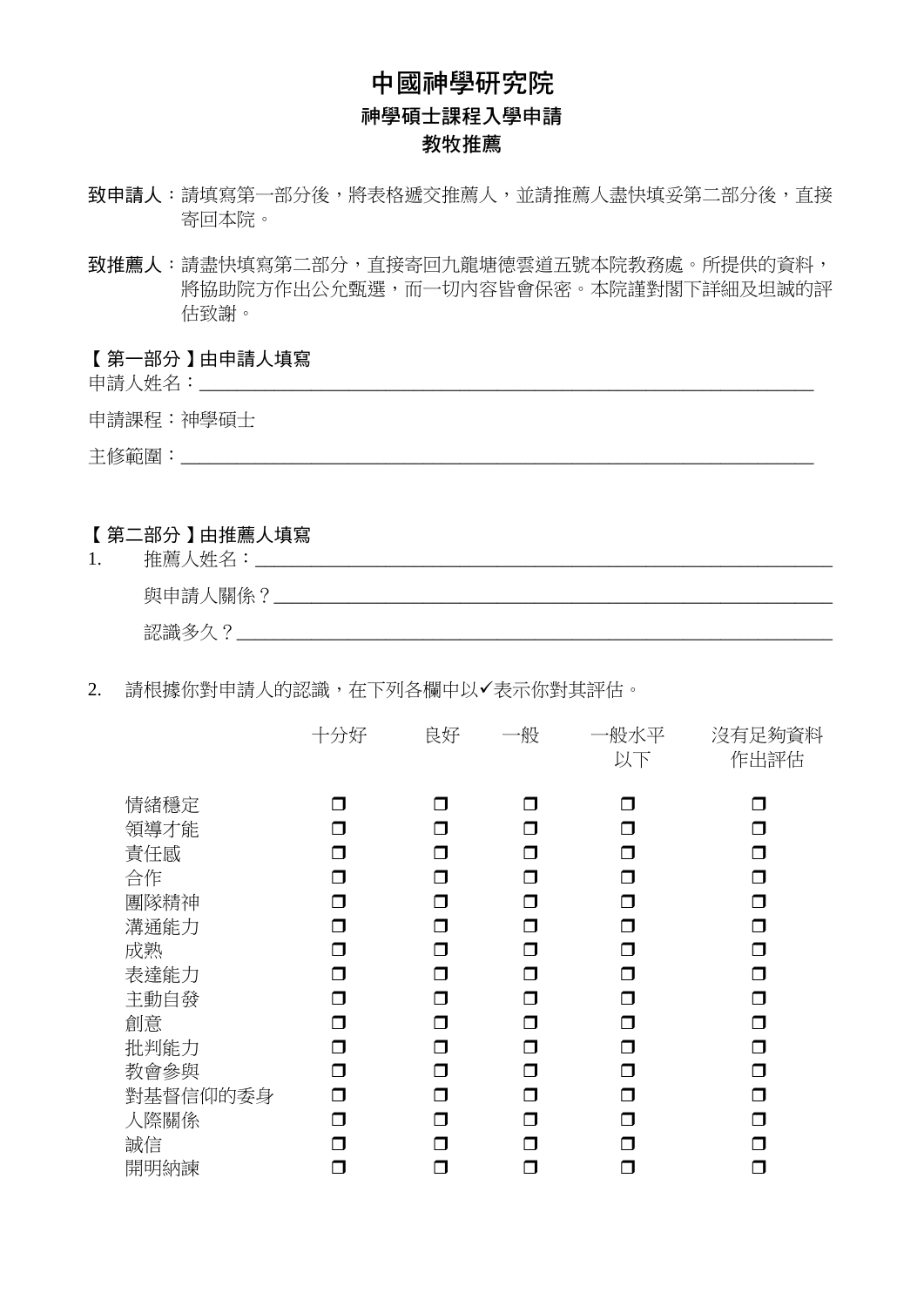| . ر |  |  |  |  | 作為他/她的牧者,你認為申請人在學期間需要特別注意在那方面改進或成長? |  |
|-----|--|--|--|--|-------------------------------------|--|
|-----|--|--|--|--|-------------------------------------|--|

4. 其他資料和意見

5. 整體而言,閣下對申請人的推薦



| 推薦人簽署________________        | 日期           |
|------------------------------|--------------|
| 推薦人姓名 ______________________ | 牧師/博士/先生/女士* |
|                              | (*請刪去不適用者)   |
| 職位                           |              |
| 機構/院校_____                   |              |
| 地址                           |              |

## 【請盡快寄回九龍塘德雲道五號本院教務處】

香港九龍塘德雲道五號.5 Devon Road, Kowloon Tong, Kowloon, Hong Kong. Tel : (852)2794-6766 Fax : (852)2794-6767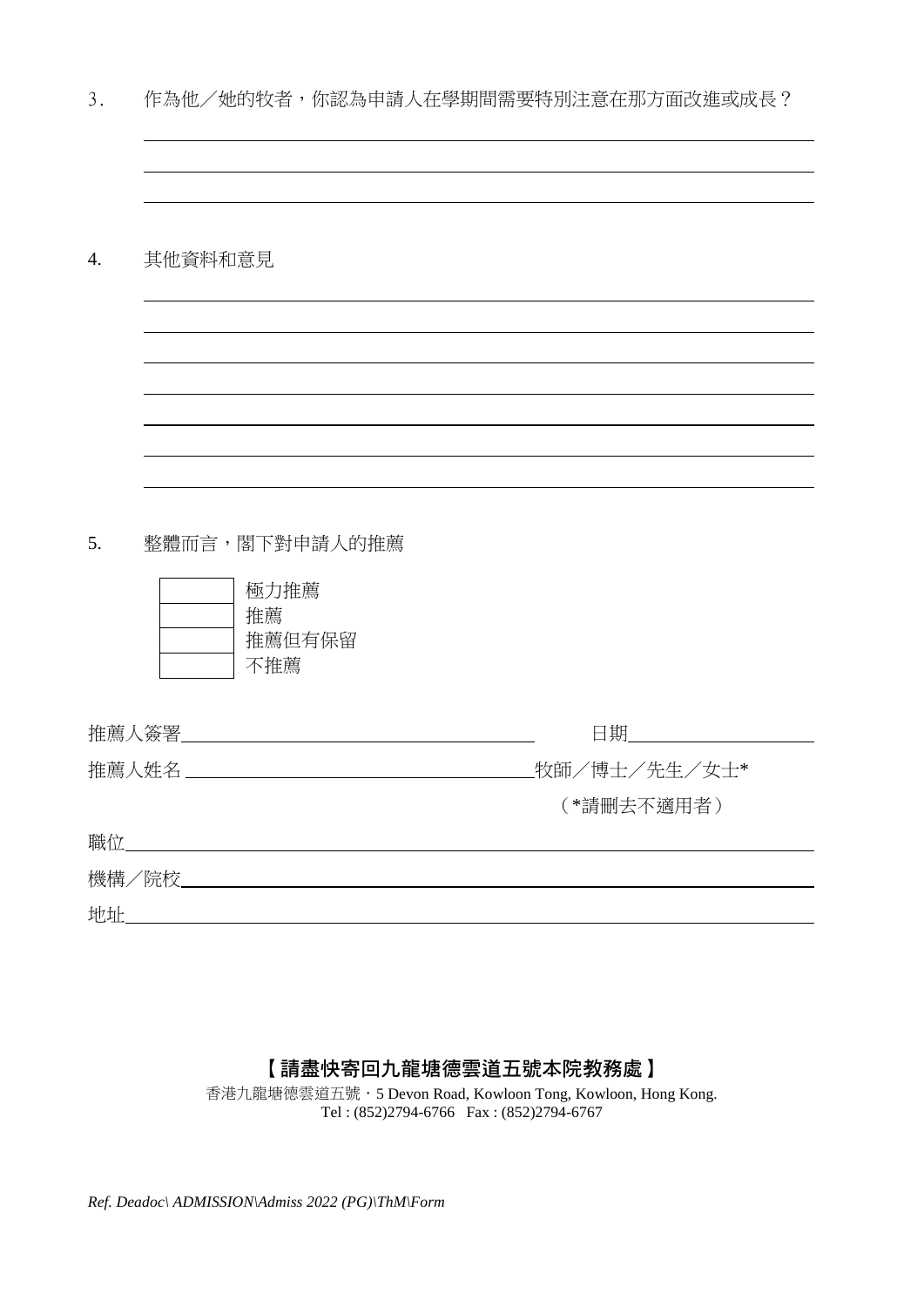# 中國神學研究院

### **CHINA GRADUATE SCHOOL OF THEOLOGY**



# **Master of Theology Programme Application Form**

# **CONFIDENTIAL**

**Proposed Field of Study:**

□ Biblical Studies

□ Old Testament

□ New Testament

- $\Box$  Theological Studies
- □ Practical Studies

### **Study Mode:**

| 1st Choice $(\Box$ Full time $\Box$ Part time) |  |
|------------------------------------------------|--|
| 2nd Choice $(\Box$ Full time $\Box$ Part time) |  |

| Name                     |  |
|--------------------------|--|
| Academic Year            |  |
| Application No. $\colon$ |  |
| Student No.              |  |

5 Devon Road, Kowloon Tong, Kowloon, Hong Kong. Tel : (852)2794-6766 Fax : (852)2794-6767 Email : grad@cgst.edu Website : http://www.cgst.edu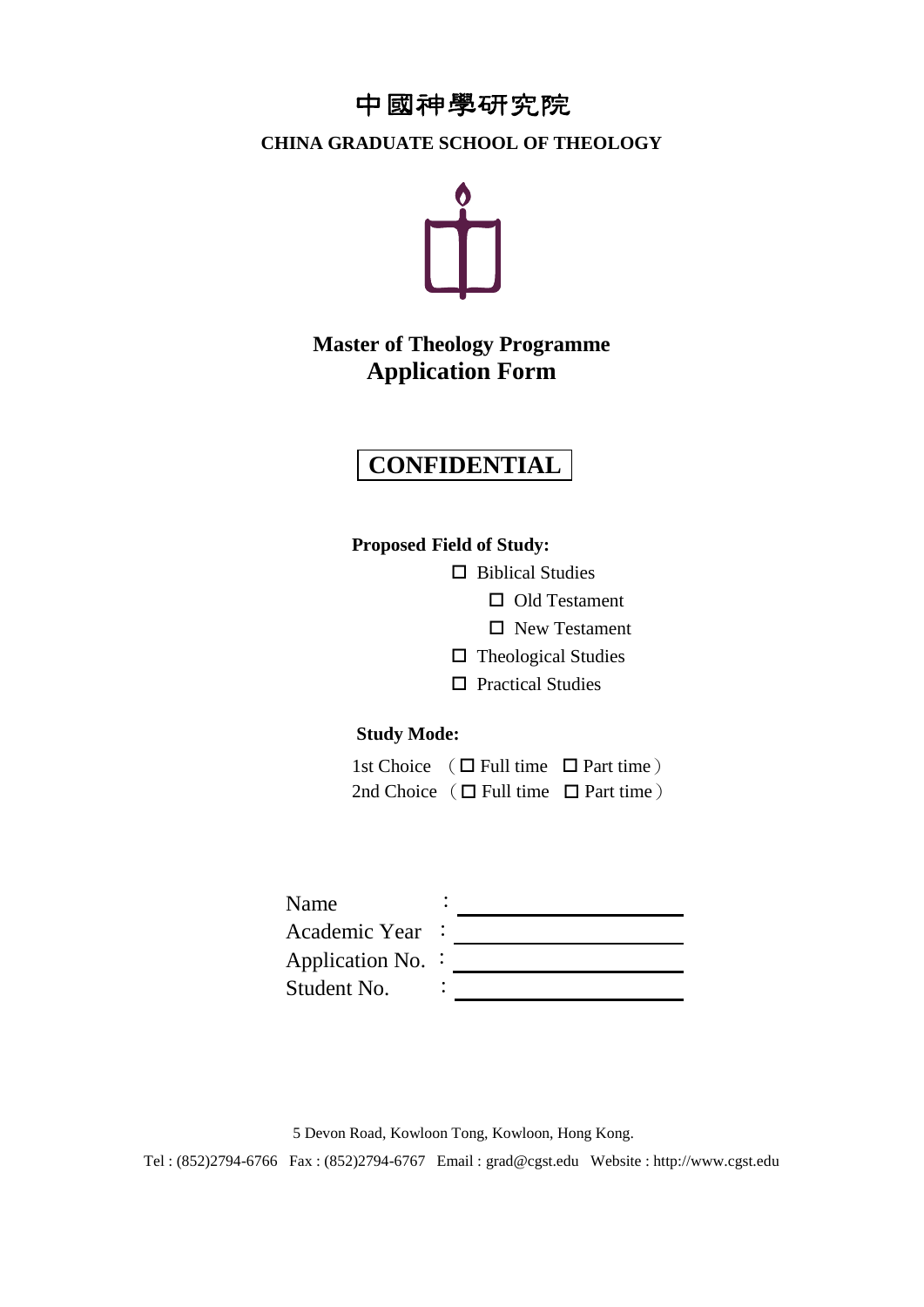# **Application For Admission**

| $\Box$ Mr. | $\Box$ Miss                           | $\Box$ Ms.                      | $\Box$ Mrs.                                         | $\Box$ Others                                                                  | Photo |
|------------|---------------------------------------|---------------------------------|-----------------------------------------------------|--------------------------------------------------------------------------------|-------|
|            |                                       |                                 |                                                     |                                                                                |       |
|            | <b>SURNAME</b>                        | <b>FIRST NAME</b>               | <b>OTHER NAME</b>                                   |                                                                                |       |
| $Sex \_$   |                                       |                                 |                                                     | YY MM<br><b>DD</b>                                                             |       |
|            |                                       |                                 | CGST Student. No. _________________ (if applicable) |                                                                                |       |
|            |                                       |                                 |                                                     |                                                                                |       |
|            | H.K.Identity Card No. / Passport No.* |                                 |                                                     |                                                                                |       |
|            |                                       |                                 |                                                     |                                                                                |       |
|            |                                       |                                 |                                                     |                                                                                |       |
|            |                                       |                                 |                                                     |                                                                                |       |
|            |                                       |                                 |                                                     |                                                                                |       |
|            |                                       |                                 |                                                     |                                                                                |       |
|            |                                       |                                 |                                                     |                                                                                |       |
|            |                                       |                                 |                                                     |                                                                                |       |
|            |                                       |                                 |                                                     |                                                                                |       |
|            |                                       |                                 |                                                     |                                                                                |       |
|            | YY X                                  | <b>MM</b>                       | <b>DD</b>                                           |                                                                                |       |
|            |                                       |                                 |                                                     |                                                                                |       |
|            |                                       |                                 |                                                     | Current church Address                                                         |       |
|            |                                       |                                 |                                                     |                                                                                |       |
|            |                                       |                                 |                                                     |                                                                                |       |
|            |                                       |                                 |                                                     |                                                                                |       |
|            |                                       |                                 |                                                     | Marital status : $\Box$ Single $\Box$ Married $\Box$ Separated $\Box$ Divorced |       |
|            |                                       | $\Box$ Widowed $\Box$ Remarried |                                                     |                                                                                |       |
|            |                                       |                                 |                                                     |                                                                                |       |
|            |                                       |                                 |                                                     | Is your spouse a Christian ? $\Box$ Yes $\Box$ No Date of marriage $\Box$      |       |
|            | Number of children                    |                                 |                                                     |                                                                                |       |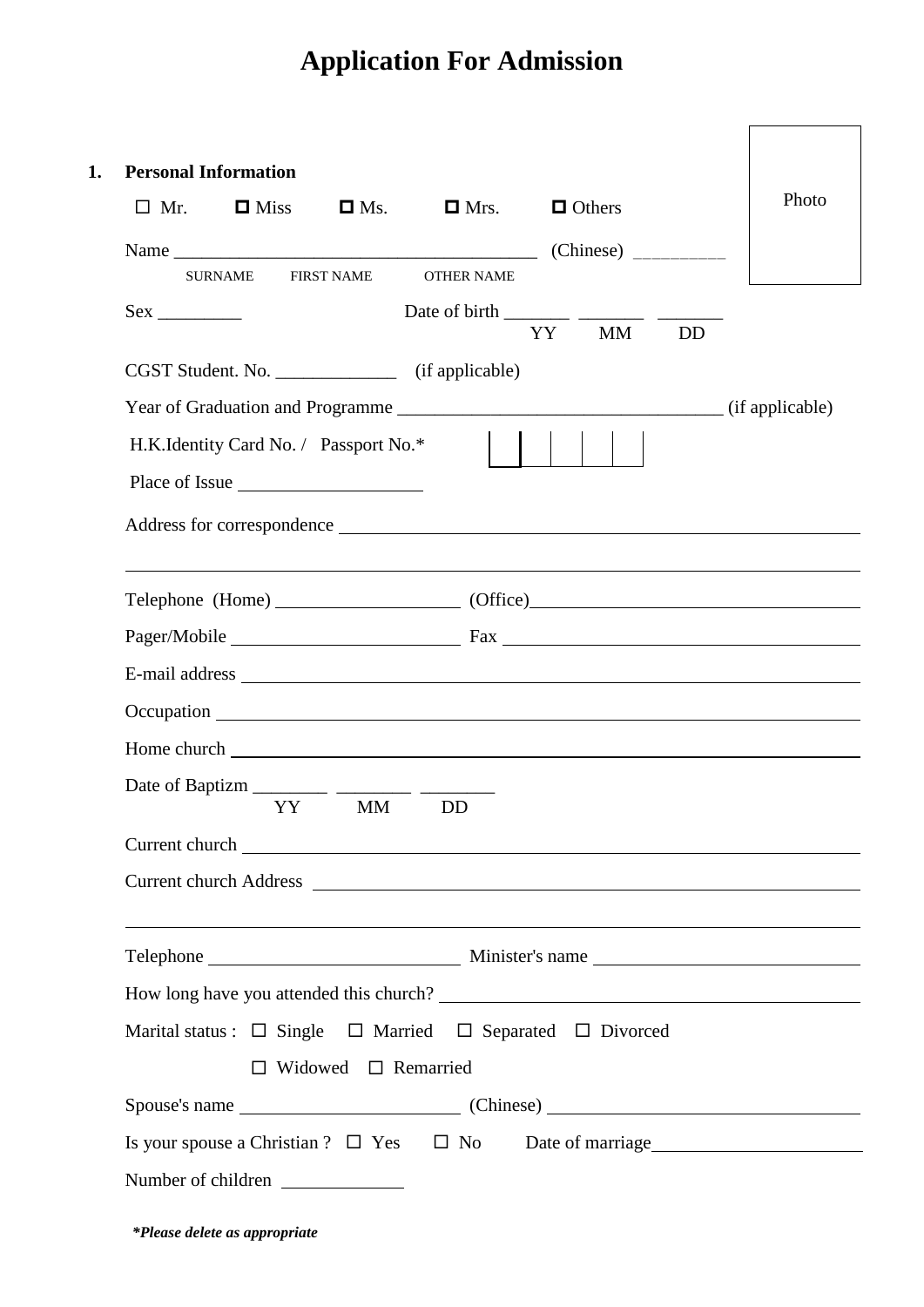### **2. Academic Qualifications** : (University/Post-secondary School/Seminary/Professional Qualification)

(Official transcripts with a complete record of the courses attended and examination results, from ALL tertiary level studies, except those taken in CGST should be sent directly to CGST.)

| Title of<br>degree/diploma/professional<br>(Please indicate Full-time or Part-time) | Date of study                          | Major subject | <b>GPA</b> | Awarding institution/Country | Date of<br>award | Language of<br>instruction:<br>(English or not<br>English) |
|-------------------------------------------------------------------------------------|----------------------------------------|---------------|------------|------------------------------|------------------|------------------------------------------------------------|
|                                                                                     | $\frac{1}{2}$<br>$\sim$                |               |            |                              |                  |                                                            |
|                                                                                     | $\left  \right $<br>$\sim$             |               |            |                              |                  |                                                            |
|                                                                                     | $-$ / /                                |               |            |                              |                  |                                                            |
|                                                                                     | $\sqrt{1}$<br>$\overline{\phantom{0}}$ |               |            |                              |                  |                                                            |

### **English Language Proficiency**

| Level                                                                    | Grade / Score | Date of Test |
|--------------------------------------------------------------------------|---------------|--------------|
| <b>HKHLE</b>                                                             |               |              |
| <b>HKALE</b>                                                             |               |              |
| TOEFL (if applicable)<br>□ internet-based □ paper-based □ computer-based |               |              |
| <b>IELTS</b> (if applicable)                                             |               |              |
| Others:                                                                  |               |              |

Scholarship previously awarded\_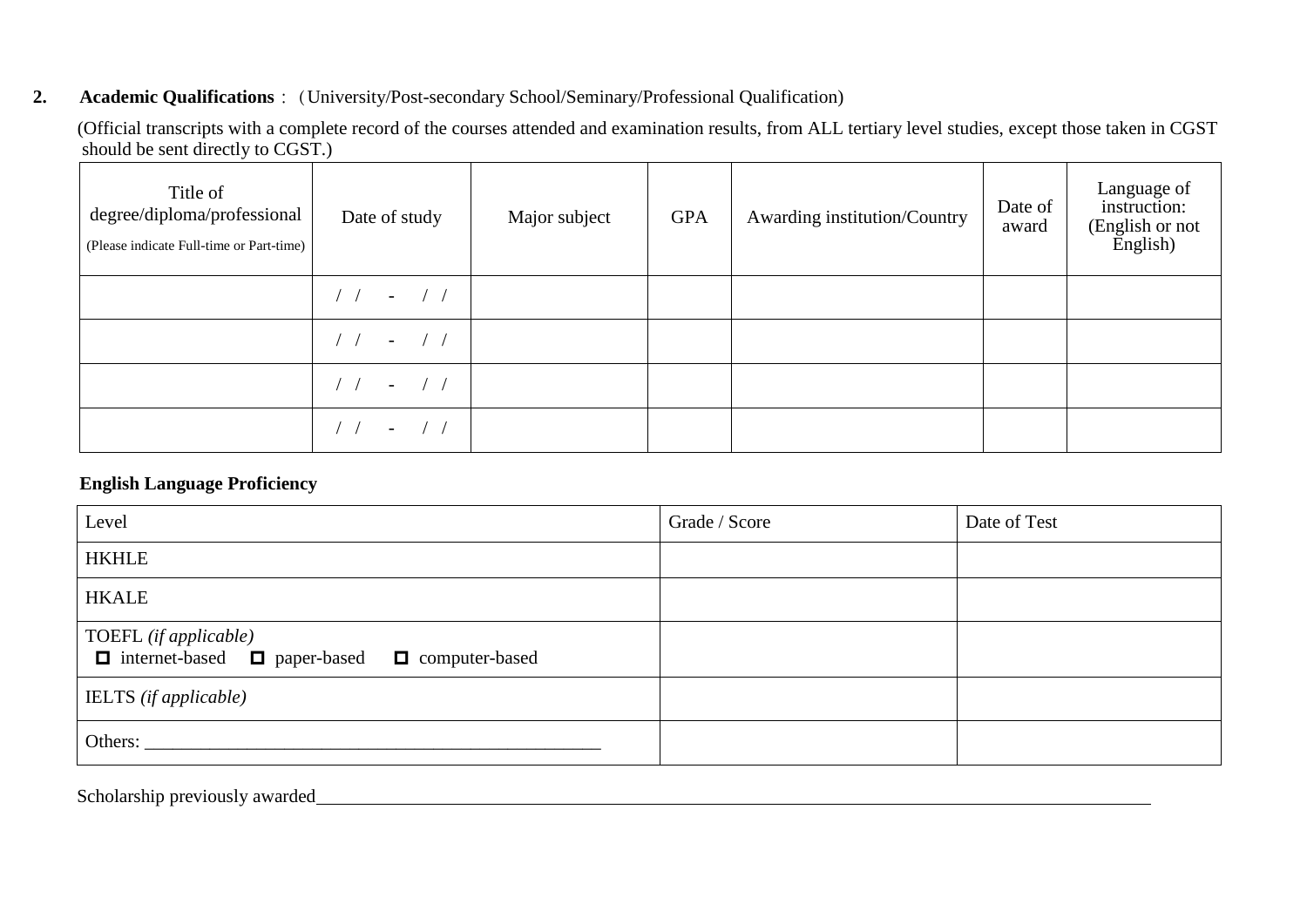### **3. Work Experience**

| Date                | Employer | Position |
|---------------------|----------|----------|
| $\angle$ - $\angle$ |          |          |
| $\angle$ - $\angle$ |          |          |
| $\angle$ - $\angle$ |          |          |
| $\angle$ - $\angle$ |          |          |
| $\angle$ - $\angle$ |          |          |

### **4**. **Sample Research Paper**

Applicants must submit a sample research paper, approximately 8,000 words in length. The paper should be in the same area to which you are applying (e.g., New Testament, Ethics etc.)

### **5. Academic Referees**

| Name<br><u> 1989 - Andrea State Barbara, política e a contrar a la contrar de la contrar altre</u> | Name $\frac{1}{\sqrt{1-\frac{1}{2}}\sqrt{1-\frac{1}{2}}\sqrt{1-\frac{1}{2}}\sqrt{1-\frac{1}{2}}\sqrt{1-\frac{1}{2}}\sqrt{1-\frac{1}{2}}\sqrt{1-\frac{1}{2}}\sqrt{1-\frac{1}{2}}\sqrt{1-\frac{1}{2}}\sqrt{1-\frac{1}{2}}\sqrt{1-\frac{1}{2}}\sqrt{1-\frac{1}{2}}\sqrt{1-\frac{1}{2}}\sqrt{1-\frac{1}{2}}\sqrt{1-\frac{1}{2}}\sqrt{1-\frac{1}{2}}\sqrt{1-\frac{1}{2}}\sqrt{1-\frac{1}{2}}\sqrt{1-\frac{1}{2}}\$ |
|----------------------------------------------------------------------------------------------------|---------------------------------------------------------------------------------------------------------------------------------------------------------------------------------------------------------------------------------------------------------------------------------------------------------------------------------------------------------------------------------------------------------------|
|                                                                                                    | Position Held <u> Leader and Theorem and Theorem and Theorem and Theorem and Theorem and Theorem and Theorem and Theorem and Theorem and Theorem and Theorem and Theorem and Theorem and Theorem and Theorem and Theorem and The</u>                                                                                                                                                                          |
|                                                                                                    |                                                                                                                                                                                                                                                                                                                                                                                                               |
|                                                                                                    |                                                                                                                                                                                                                                                                                                                                                                                                               |
|                                                                                                    |                                                                                                                                                                                                                                                                                                                                                                                                               |
|                                                                                                    |                                                                                                                                                                                                                                                                                                                                                                                                               |
|                                                                                                    |                                                                                                                                                                                                                                                                                                                                                                                                               |

 $\mathbb{R}^n$ 

### **6. Pastoral Referee**

| Name<br><u> 1980 - Jan Samuel Barbara, martin d</u> |
|-----------------------------------------------------|
| Position Held                                       |
| Church                                              |
| Address                                             |
|                                                     |

### **7. Declaration**

I declare that the information and documents provided in support of this application are, to the best of my knowledge, accurate and complete and understand that my application will be disqualified if any information or document provided is found to be false.

Date \_\_\_\_\_\_\_\_\_\_\_\_\_\_\_\_\_\_\_\_ Signature \_\_\_\_\_\_\_\_\_\_\_\_\_\_\_\_\_\_\_\_\_\_\_\_\_

**Personal data collected will be used for admission purposes only.**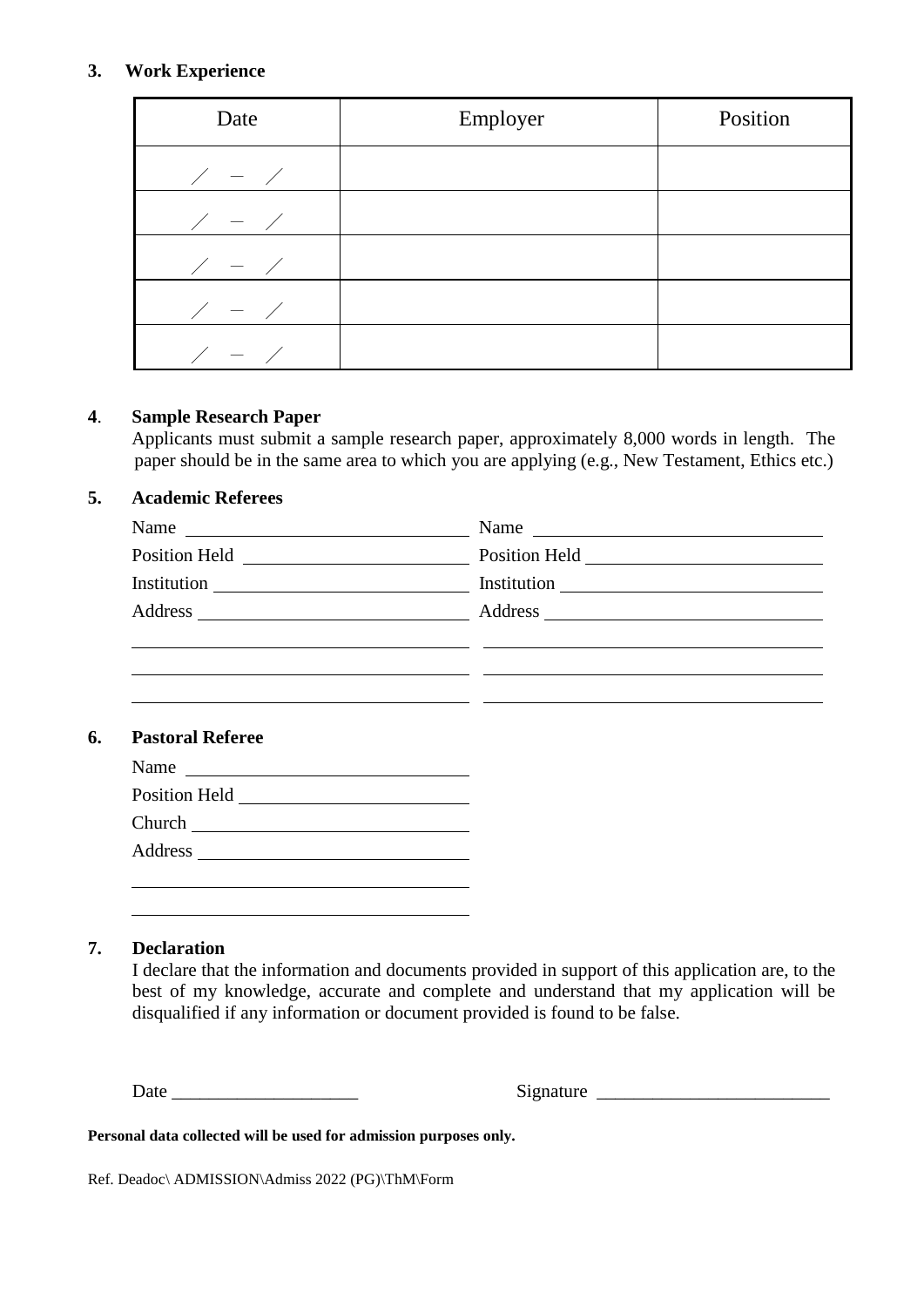# **CHINA GRADUATE SCHOOL OF THEOLOGY**

### ThM PASTORAL REFERENCE

**Note to applicant:** Applicants should complete Section I below, then send one copy of this form to the referee with the request that the referee complete Section II and return the form directly to the China Graduate School of Theology as soon as possible.

**Note to referee:** The applicant named below is applying for admission to the degree programme indicated. Kindly complete Section II of this report and return it directly to the China Graduate School of Theology, Dean's Office, 5 Devon Road, Kowloon Tong, Hong Kong as soon as possible. All information given here will be treated as strictly confidential. It will be used only for the purpose of determining whether the candidate will be admitted; and it will be accessible only to those responsible for processing the application. We are most grateful for your full and candid assessment.

### **Section I**

|                   | Name of applicant                 |
|-------------------|-----------------------------------|
|                   | (in block letters, surname first) |
|                   | Programme applied for: ThM        |
|                   |                                   |
| <b>Section II</b> |                                   |
|                   | Name of referee                   |
|                   |                                   |

In what capacity have you known the applicant? \_\_\_\_\_\_\_\_\_\_\_\_\_\_\_\_\_\_\_\_\_\_\_\_\_\_\_\_\_\_\_\_\_

2 Please check which of the following descriptions apply to the candidate.

|                                   | Excellent | Good | Adequate       | Less than<br>adequate | No basis for<br>judgement |
|-----------------------------------|-----------|------|----------------|-----------------------|---------------------------|
| <b>Emotional Stability</b>        | ר         | n    | ⊓              | n                     | n                         |
| <b>Leadership Qualities</b>       | □         | П    |                |                       | n                         |
| Responsibility                    | $\Box$    | l 1  | ⊔              |                       | □                         |
| Cooperation                       | П         | П    | H              | H                     | П                         |
| <b>Teamwork</b>                   | a ka      | ⊓    | <b>.</b>       | <b>.</b>              | П                         |
| Communication                     |           | - 1  |                |                       | П                         |
| <b>Personal Maturity</b>          |           | □    |                | □                     |                           |
| Articulateness                    | П         | ⊓    | ⊔              |                       |                           |
| Honesty                           | ┒         | ⊓    | H              | □                     | П                         |
| <b>Interpersonal Relationship</b> | □         | ⊓    | $\Box$         |                       | П                         |
| <b>Openness</b>                   | □         | ⊓    | $\blacksquare$ | □                     | n                         |
| Initiative                        | □         | □    | ⊔              | H                     | □                         |
| <b>Creative Instinct</b>          | ┓         | □    | $\blacksquare$ | <b>.</b>              | ┓                         |
| <b>Critical Faculty</b>           | n l       | □    | <b>.</b>       | <b>.</b>              | П                         |
| Church Involvement                |           |      |                |                       |                           |
| <b>Christian Commitment</b>       |           |      |                |                       |                           |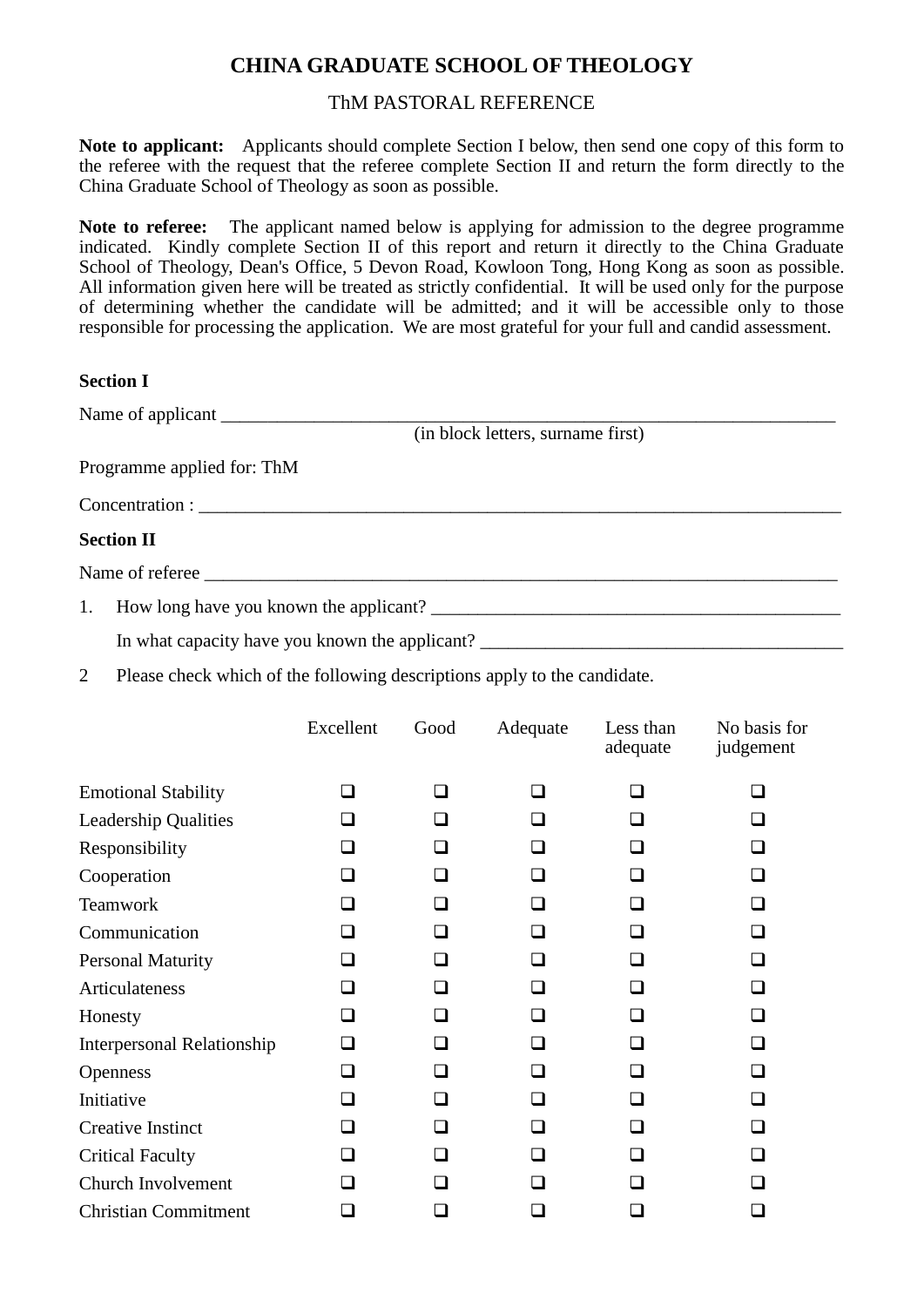### **PERSONAL EVALUATION OF THE APPLICANT**

| 1. If this candidate is admitted to CGST his/her chief need for personal development or improvement |
|-----------------------------------------------------------------------------------------------------|
| will be :                                                                                           |

### 2. Further Comments:

### **RECOMMENDATION**

Please check one of the following:

|      | Recommend with enthusiasm for admission |     |  |  |  |
|------|-----------------------------------------|-----|--|--|--|
|      | Recommend for admission                 |     |  |  |  |
|      | Recommend with reservation              |     |  |  |  |
|      | Do not recommend for admission          |     |  |  |  |
|      |                                         |     |  |  |  |
|      |                                         |     |  |  |  |
|      |                                         |     |  |  |  |
|      |                                         |     |  |  |  |
| City | State                                   | Zip |  |  |  |

| Phone: Office $( )$ | Home ( |  |
|---------------------|--------|--|
|                     |        |  |
| Signature           | Date   |  |

Thank you for your contribution. Please return this form to the **China Graduate School of Theology, Dean's Office, 5 Devon Road, Kowloon Tong, Hong Kong** as soon as possible.

5 Devon Road, Kowloon Tong, Kowloon, Hong Kong. Tel : (852)2794-6766 Fax : (852)2794-6767 Ref. Deadoc\ ADMISSION\Admiss 2022 (PG)\ThM\Form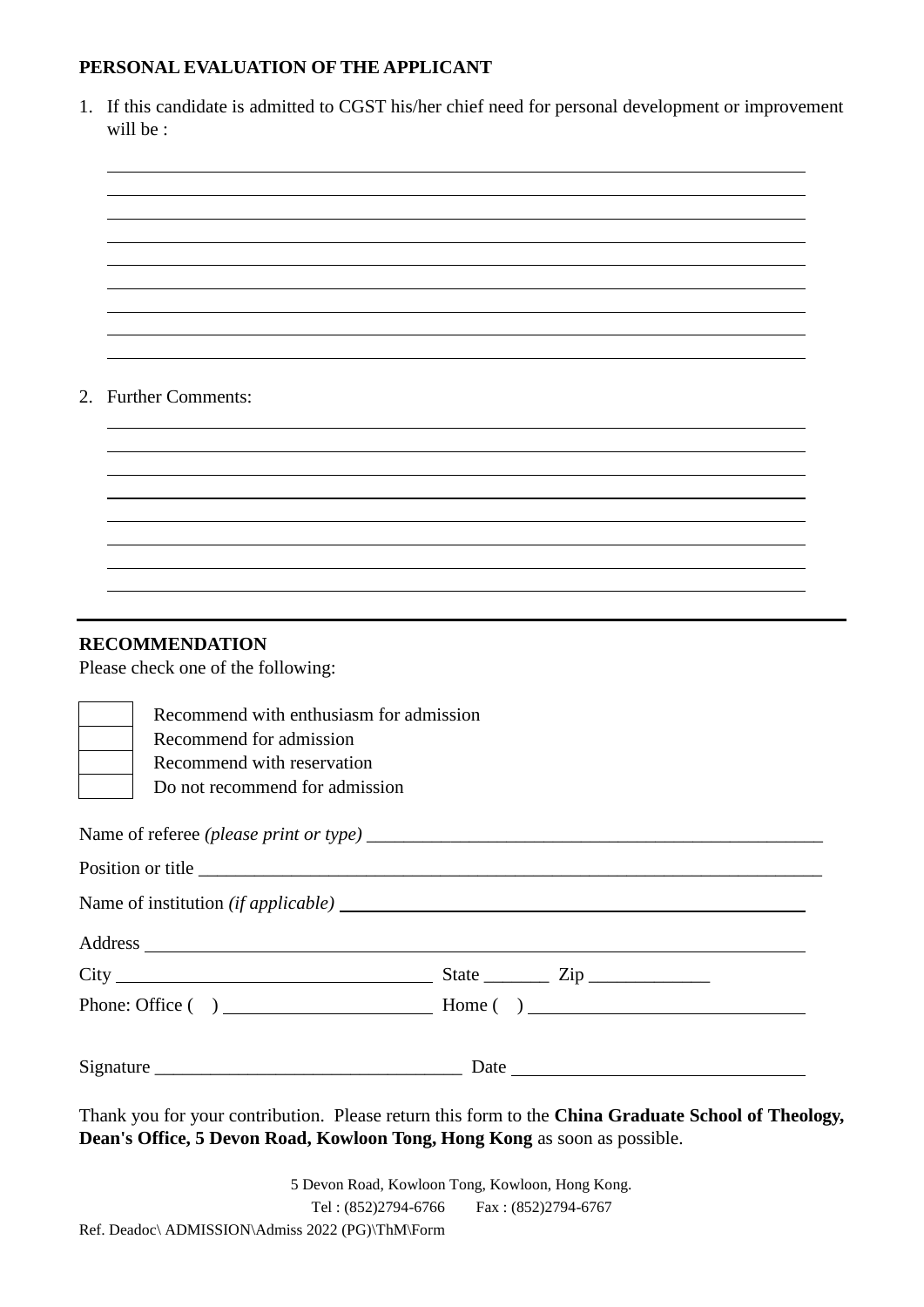# **CHINA GRADUATE SCHOOL OF THEOLOGY**

### ThM ACADEMIC REFERENCE

**Note to applicant:** Applicants should complete Section I below, then send one copy of this form to each academic referee with the request that the referee complete Section II and return the form directly to the China Graduate School of Theology as soon as possible.

**Note to referee:** The applicant named below is applying for admission to the degree programme indicated. Kindly complete Section II of this report and return it directly to the China Graduate School of Theology, Dean's Office, 5 Devon Road, Kowloon Tong, Hong Kong as soon as possible. All information given here will be treated as strictly confidential. It will be used only for the purpose of determining whether the candidate will be admitted; and it will be accessible only to those responsible for processing the application. We are most grateful for your full and candid assessment.

### **Section I**

| (in block letters, surname first)                                                |
|----------------------------------------------------------------------------------|
| Programme applied for: ThM                                                       |
|                                                                                  |
| <b>Section II</b>                                                                |
|                                                                                  |
|                                                                                  |
| In what capacity have you known the applicant? _________________________________ |

3 Please check which of the following descriptions apply to the candidate.

|                                                            | Excellent    | Good | Adequate | Less than<br>adequate | No basis for<br>judgement |
|------------------------------------------------------------|--------------|------|----------|-----------------------|---------------------------|
| Christian commitment                                       | П            | ∩    | П        |                       | ப                         |
| Basic theological knowledge                                | □            |      |          |                       | ப                         |
| Aptitude for advanced study                                | □            |      |          |                       | $\overline{\phantom{a}}$  |
| <b>Critical faculties</b>                                  | $\mathsf{L}$ |      |          |                       | $\Box$                    |
| Skill in foreign languages                                 | $\Box$       | ⊓    | H        |                       | □                         |
| Writing Skill                                              | □            |      |          |                       | П                         |
| Potential in research                                      | $\mathsf{L}$ |      |          |                       | $\mathsf{L}$              |
| Potential for publication                                  | ப            |      |          |                       | ப                         |
| Skill in spoken communication                              | □            |      |          |                       | $\mathsf{L}$              |
| Personal maturity                                          | $\Box$       |      |          |                       | l 1                       |
| Ability to complete a rigorous<br>course of graduate study | □            |      |          |                       | H                         |
| Vocational prospects as a teacher                          | ⊔            |      |          |                       |                           |
| Vocational prospects in ministry                           | ப            |      |          |                       |                           |